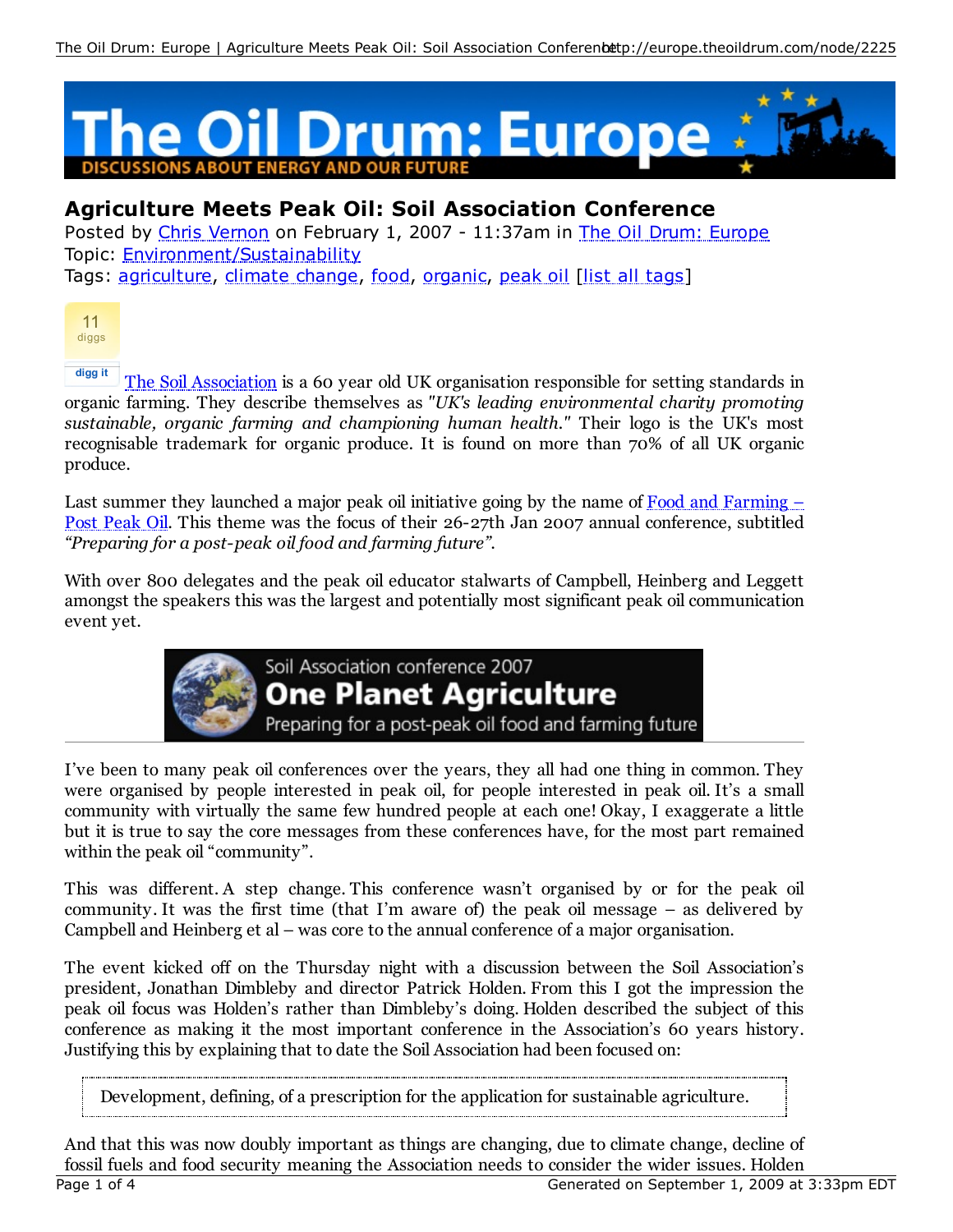mentioned he "argued very hard" for the peak oil theme so presumably someone was arguing almost as hard against. The Oil Drum: Europe | Agriculture Meets Peak Oil: Soil Association Conferenbetp://europe.theoildrum.com/node/2225

Dimbleby did say he was sympathetic to the direction Holden was taking the conference but suggested there were other problems, today's problems, prices, DEFRA, standards, attracting more people to organic farming etc. and that perhaps they should be the focus, that peak oil is a case of biting off more than one can chew? Holden's defence was to say that was the day job but peak oil was:

...far far bigger than that, it's going to completely threaten all the systems that we take for granted.

Having described his own farm as quite radically sustainable he went on to say:

…but then I realised that when my food gets to the farm gate it goes into a centralised distribution system which is entirely dependent on the existing fossil fuel driven national distribution infrastructure. And if this scenario of progressive decent of fossil fuel energy which could halve it or maybe even reduce it to a quarter or less than that by the late 2020s happens I'm going to have to rethink all that. Which means maybe I'm going to have to rethink how the food is sold which begs the question, can I get loyalty of the citizens around me because at the moment they are buying food on price or they are buying a commodity food...

The following day covered the meat of the conference in a series of plenary sessions where the following spoke:

**Jonathon Porritt**, One Planet Agriculture **Dr Colin Campbell**, Energy Shortages: How soon and how serious? **Dr Jeremy Leggett**, Climate change and peak oil: The two great oversights of our time **Rob Hopkins**, Energy descent plans: The Kinsale and Totnes projects **Carwyn Jones**, Minister's address **Richard Heinberg**, Implications of peak oil for agriculture **André Viljoen**, Agriculture without external inputs: The Cuban experience **Peter Melchett**, Organic farming and food distribution: Present strengths and weaknesses

To their credit the Soil Association have made MP3 audio recordings of each speech available on their conference page here.

I won't describe the content in detail however I will especially recommend Porritt's, for a well articulated, intelligent, linking of a broad range of difficulties, Hopkins' for a humours and inspirational account of his response to peak oil, Melchett's for discussion of climate change impacts of farming, land use, nitrous oxide and carbon loss from soil and Leggett's for bringing together climate change and peak oil in his authoritative manner.

Jeremy Leggett has also recorded his thoughts on the conference at his blog hosted by the Guardian newspaper in an article titled Take to the fields:

If the peak-oil proposition is correct, the tipping point of global oil production will happen - largely unexpectedly - in this decade or early in the next, accompanied by a dire energy shock. The people in the room will be in the front rank of those first affected. They can also be in the vanguard of those who can offer a proactive vision of what a survivable post-shock future could look like.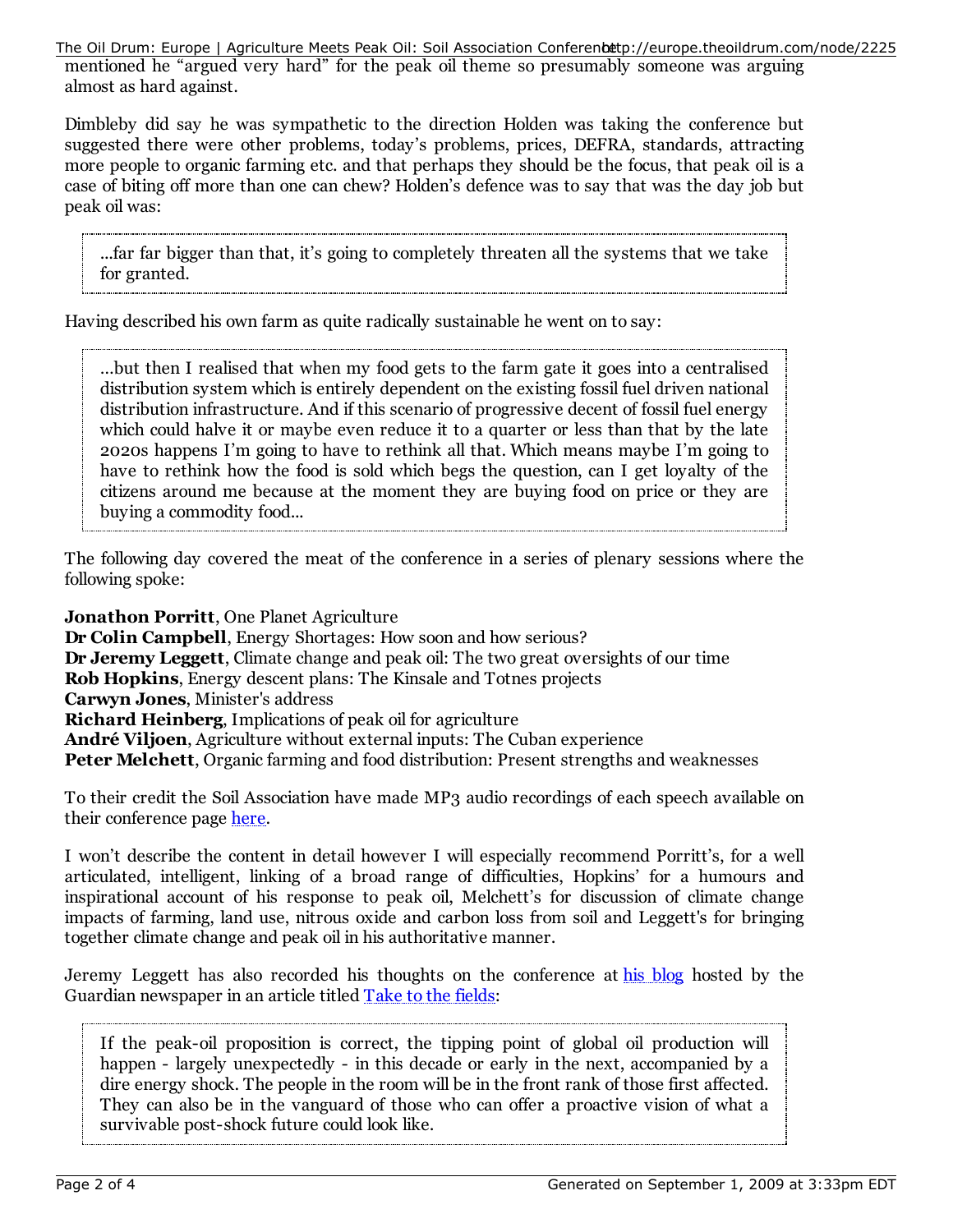

Click image for .pdf

A 13 page booklet containing contributions from the speakers was given to the delegates and is available to download as a pdf from Rob Hopkin's Transition Culture site here or by clicking the above picture. This will be expanded upon over the coming weeks based on output from the conference workshops.

The closing address was given by Dr Vandana Shiva, physicist, ecologist, activist, editor, and author of many books. In India she has established Navdanya, a movement for biodiversity conservation and farmers' rights. She directs the Research Foundation for Science, Technology and Natural Resource Policy (blurb lifted from here). Her speech on *"how to get the oil out of food"* is also available to download from the link above - probably worth the 36 minutes of your time. Impressive lady.

Whist the core peak oil message was not new to me, I left the conference enthused. Agriculture and food security is a vital aspect of peak oil, climate change and our future. The organic farmers at the conference I met and who contributed to the workshops came across as incredibly smart and well informed people. These people know what's going on, know what is important and seemed to accept peak oil without batting an eyelid. As the unsustainabilities of industrialised farming come home to roost, organic farmers represent the future of agriculture and by extension our very civilisation itself.

Unfortunately the mainstream media have not widely reported on the conference. The BBC's Environment Correspondent Sarah Mukerjee reports on the conference here, however she seems to have missed the point. She doesn't mention peak oil itself with her only mention of oil being quoted from Holden "...when oil demand outstrips supply, and it becomes too expensive to import food from around the world, we will have to think fairly radically about how we use the land to support ourselves." Instead Mukerjee focuses on the growing popularity of the organic movement:

Within a few years, the organic movement has found itself swept from tree-hugging hippy obscurity to the mainstream. And for an organisation that has spent most of its existence shouting angrily from the sidelines, this entry into the establishment takes quite a bit of getting used to. They face a question that many other environmental charities are asking themselves: Now we have won many of the arguments, what do we do next? And what do we say to all the people who are finally listening?

Well, Sarah, the Soil Association had a very powerful message this conference, they know exactly what they are saying. It would seem however you still aren't listening!